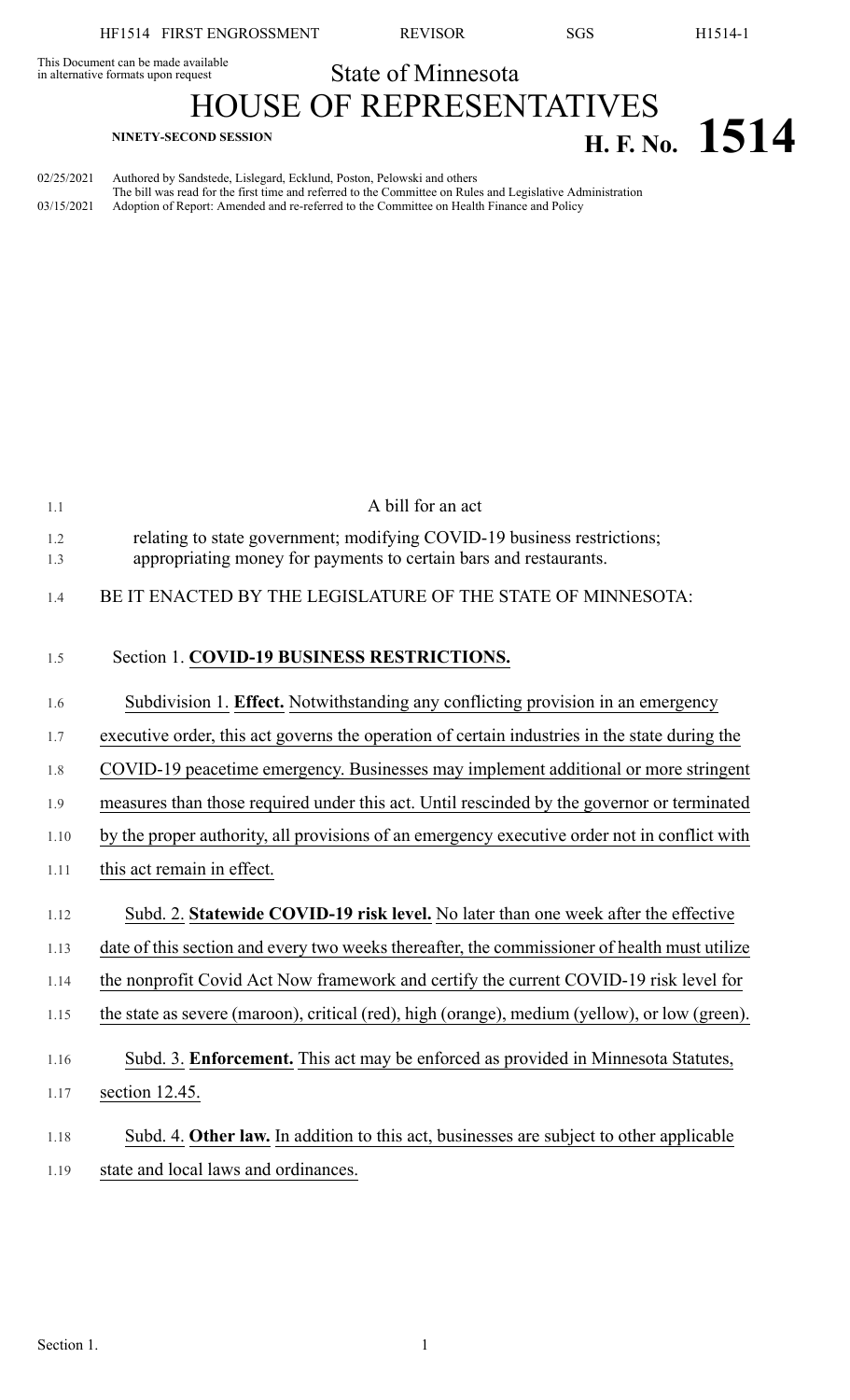| 2.1  | Sec. 2. BARS AND RESTAURANTS.                                                                   |
|------|-------------------------------------------------------------------------------------------------|
| 2.2  | Subdivision 1. Definition. For purposes of this act, "bars and restaurants" means bars,         |
| 2.3  | restaurants, and other places of public accommodation that offer food, beverages, or tobacco    |
| 2.4  | products for on-premises consumption.                                                           |
| 2.5  | Subd. 2. General restrictions and requirements. In addition to the restrictions in this         |
| 2.6  | section, bars and restaurants are subject to the general business restrictions and requirements |
| 2.7  | in section 7.                                                                                   |
| 2.8  | Subd. 3. Severe risk status. When the state COVID-19 risk status is severe, bars and            |
| 2.9  | restaurants must close and remain closed.                                                       |
| 2.10 | Subd. 4. Critical risk status. When the state COVID-19 risk status is critical, bars and        |
| 2.11 | restaurants are subject to the following restrictions:                                          |
| 2.12 | (1) bars and restaurants are encouraged to limit service to takeout and delivery; and           |
| 2.13 | (2) if a bar or restaurant offers dine-in service:                                              |
| 2.14 | (i) occupancy is limited to 50 percent of normal capacity with physical barriers or a           |
| 2.15 | minimum spacing of six feet between parties;                                                    |
| 2.16 | (ii) outdoor seating must be encouraged to the extent practicable, and physical barriers        |
| 2.17 | or a minimum of six feet of space must be maintained between outdoor tables;                    |
| 2.18 | (iii) standing room is prohibited and all food, beverage, and tobacco products must be          |
| 2.19 | consumed while seated;                                                                          |
| 2.20 | (iv) bar seating is prohibited unless a physical barrier separates staff from customers         |
| 2.21 | and seating is limited to no more than two guests per group with at least six feet of space     |
| 2.22 | between groups;                                                                                 |
| 2.23 | (v) indoor or outdoor waiting areas must be marked for social distancing, with only one         |
| 2.24 | member of a party allowed in the waiting area at a time;                                        |
| 2.25 | (vi) self-service is prohibited except for prepackaged items; and                               |
| 2.26 | (vii) dance floors, as well as pool tables, dart boards, shuffleboard, arcades, and other       |
| 2.27 | gaming areas should be closed.                                                                  |
| 2.28 | Subd. 5. High risk status. When the state COVID-19 risk status is high, bars and                |
| 2.29 | restaurants are subject to the following restrictions:                                          |
| 2.30 | (1) bars and restaurants may offer dine-in, takeout, and delivery;                              |
| 2.31 | (2) occupancy is limited to 70 percent of normal capacity;                                      |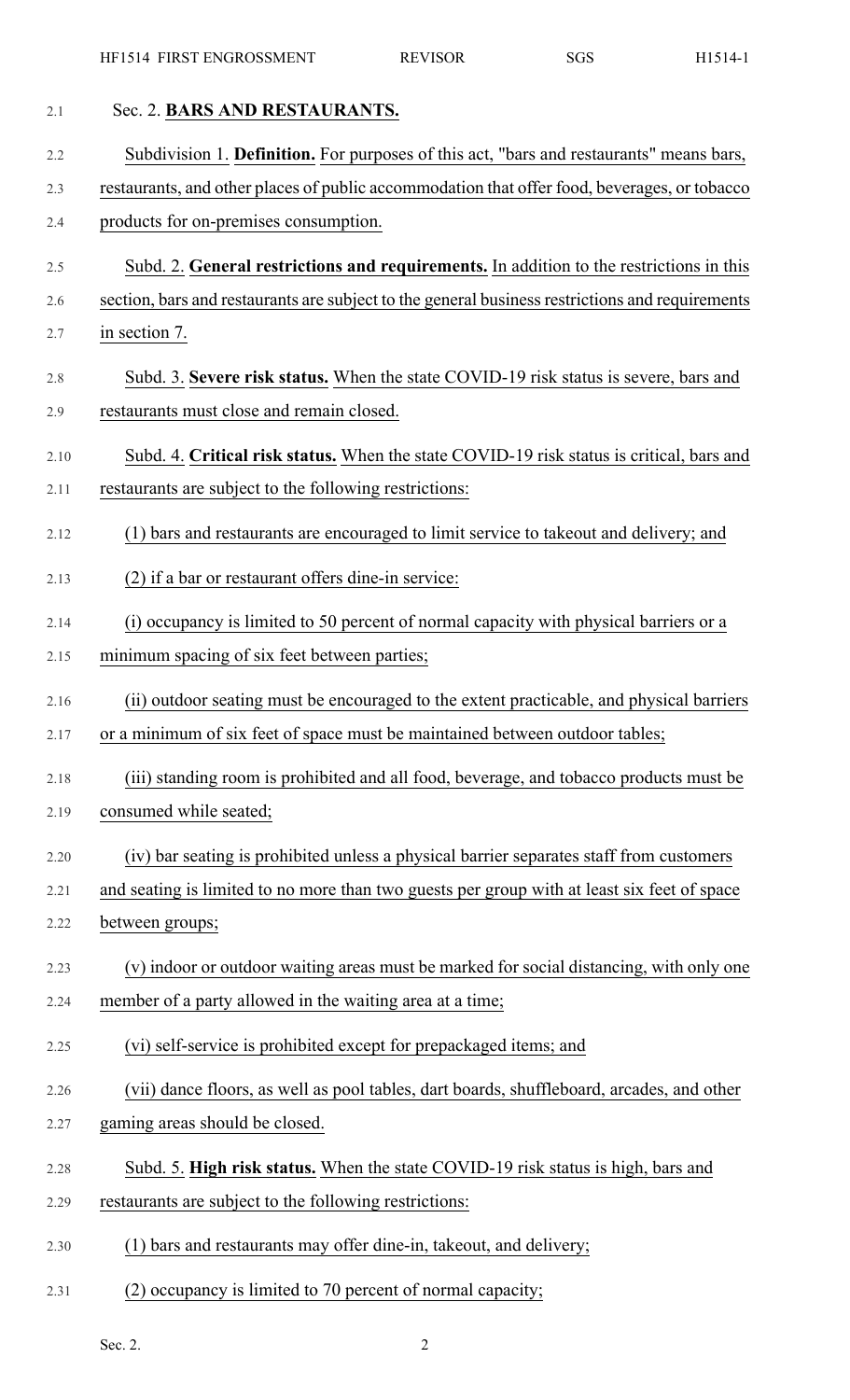| 3.1  | (3) physical barriers or a minimum of six feet of space must be maintained between          |
|------|---------------------------------------------------------------------------------------------|
| 3.2  | indoor tables, but back-to-back booth seating is allowed;                                   |
| 3.3  | (4) outdoor seating must be encouraged to the extent practicable, and physical barriers     |
| 3.4  | or a minimum of six feet of space must be maintained between outdoor tables;                |
| 3.5  | (5) standing room is prohibited and all food, beverage, and tobacco products must be        |
| 3.6  | consumed while seated;                                                                      |
| 3.7  | (6) bar seating is limited to no more than two guests per group with physical barriers or   |
| 3.8  | at least six feet of space between groups;                                                  |
| 3.9  | (7) indoor or outdoor waiting areas must be marked for social distancing with only one      |
| 3.10 | member of a party allowed in the waiting area at a time;                                    |
| 3.11 | (8) self-service, including buffets and salad bars, are allowed only if pre-portioned       |
| 3.12 | servings are offered or portions are served by an employee;                                 |
| 3.13 | (9) beverage stations that are not touch-free must be cleaned after each use; and           |
| 3.14 | (10) dance floors, as well as pool tables, dart boards, shuffleboard, arcades, and other    |
| 3.15 | gaming areas should be closed.                                                              |
| 3.16 | Subd. 6. Medium risk status. When the state COVID-19 risk status is medium, bars            |
| 3.17 | and restaurants are subject to the following restrictions:                                  |
| 3.18 | (1) bars and restaurants may offer dine-in, takeout, and delivery;                          |
| 3.19 | (2) occupancy is limited to 90 percent of normal capacity with physical barriers or a       |
| 3.20 | minimum spacing of six feet between parties;                                                |
| 3.21 | (3) standing room is allowed if the bar or restaurant monitors social distancing; and       |
| 3.22 | (4) pool tables, dart boards, shuffleboard, arcades, and other gaming areas may be open     |
| 3.23 | if gaming equipment is not shared by customers or is cleaned and disinfected between        |
| 3.24 | customers.                                                                                  |
| 3.25 | Subd. 7. Low risk status. When the state COVID-19 risk status is low, bars and              |
| 3.26 | restaurants may resume normal occupancy and activity but remain subject to the requirements |
| 3.27 | for all bars and restaurants in subdivision 8 and section 7.                                |
| 3.28 | Subd. 8. All levels; actions required and encouraged. (a) All bars and restaurants          |
| 3.29 | must:                                                                                       |
| 3.30 | ensure that menus and drink coasters are single-use or of a material that can be            |
| 3.31 | sanitized after each use; and                                                               |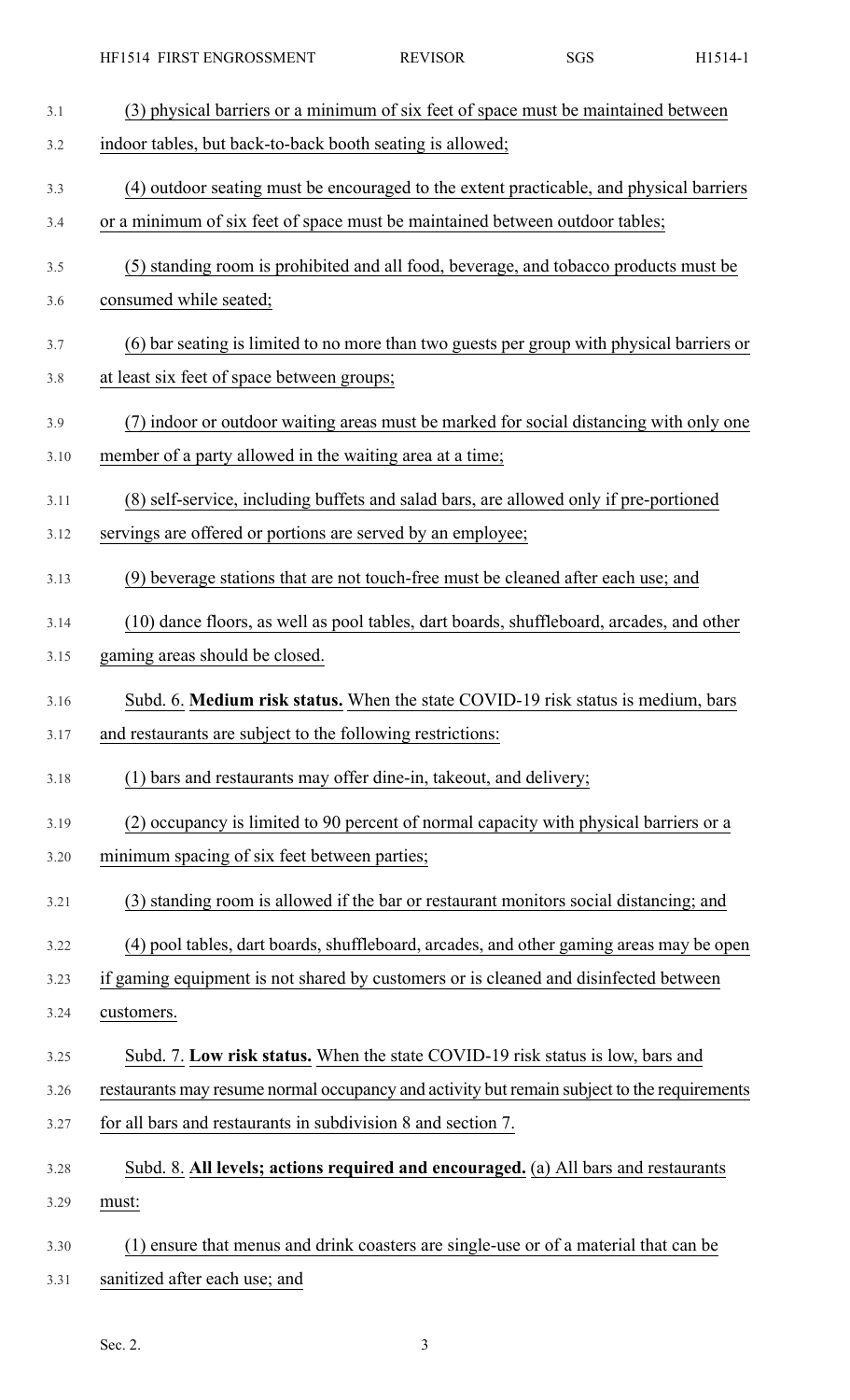| 4.1  | (2) remain closed at least four hours each day for cleaning.                                    |
|------|-------------------------------------------------------------------------------------------------|
| 4.2  | (b) All bars and restaurants are encouraged to implement the COVID-19 Preparedness              |
| 4.3  | Plan Requirements for Restaurants and Bars document dated February 12, 2021, and posted         |
| 4.4  | on the Department of Health's website.                                                          |
|      |                                                                                                 |
| 4.5  | Sec. 3. VENUES.                                                                                 |
| 4.6  | Subdivision 1. Definition. For purposes of this act, "venues" means private businesses          |
| 4.7  | that offer space for celebrations, receptions, ceremonies, private parties, or other social     |
| 4.8  | gatherings or meetings.                                                                         |
| 4.9  | Subd. 2. General restrictions and requirements. In addition to the restrictions in this         |
| 4.10 | section, venues are subject to the general business restrictions and requirements in section    |
| 4.11 | $\frac{7}{2}$                                                                                   |
| 4.12 | Subd. 3. Severe risk status. When the state COVID-19 risk status is severe, venues              |
| 4.13 | must close and remain closed.                                                                   |
| 4.14 | Subd. 4. Critical risk status. When the state COVID-19 risk status is critical, venues          |
| 4.15 | are subject to the following restrictions:                                                      |
| 4.16 | (1) occupancy is limited to 25 percent of normal room capacity with physical barriers           |
| 4.17 | or a minimum spacing of two empty seats or six feet between parties;                            |
| 4.18 | (2) every other row of chairs, bleachers, or similar seating must be closed;                    |
| 4.19 | (3) a minimum of ten feet of space must be maintained in all directions between all             |
| 4.20 | booths, activities, entertainment, and tables to allow for social distancing and attendee flow; |
| 4.21 | (4) lines and waiting areas must be marked or posted to maintain social distancing;             |
| 4.22 | (5) ingress and egress must be one-way to the extent practicable;                               |
| 4.23 | (6) standing room must not be allowed and entry area standing should be minimized by            |
| 4.24 | encouraging attendees to quickly access their seats or viewing area; and                        |
| 4.25 | (7) bar seating is prohibited unless a physical barrier separates staff from customers and      |
| 4.26 | seating is limited to no more than two guests per group with physical barriers or at least six  |
| 4.27 | feet of space between groups.                                                                   |
| 4.28 | Subd. 5. High risk status. When the state COVID-19 risk status is high, venue occupancy         |
| 4.29 | is limited to 50 percent of normal room capacity.                                               |
| 4.30 | Subd. 6. Medium risk status. When the state COVID-19 risk status is medium, venue               |
| 4.31 | occupancy is limited to 75 percent of normal room capacity.                                     |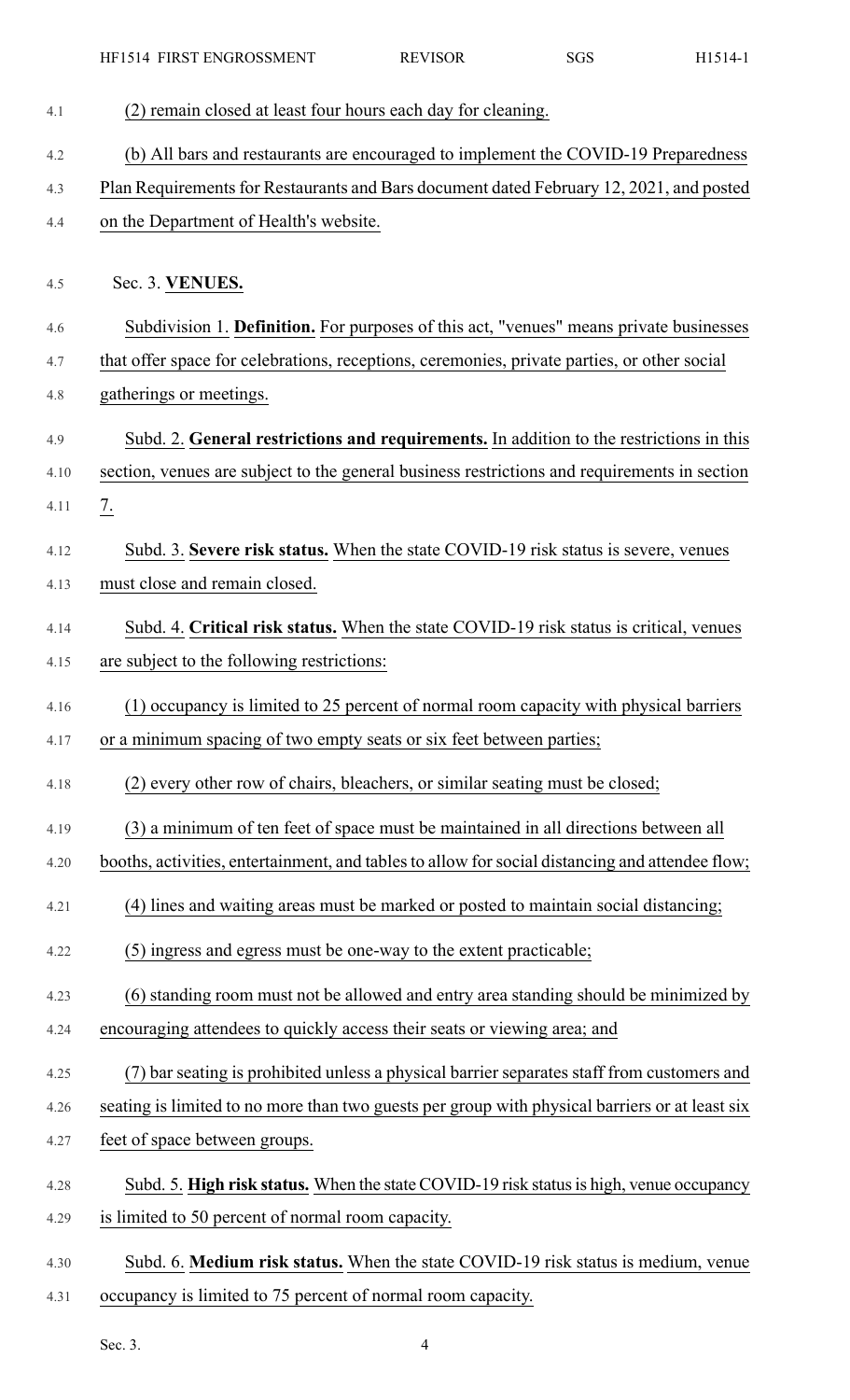| 5.1  | Subd. 7. Low risk status. When the state COVID-19 risk status is low, venues may              |
|------|-----------------------------------------------------------------------------------------------|
| 5.2  | resume normal occupancy and activity but remain subject to the requirements in section 7.     |
| 5.3  | Subd. 8. All levels; actions encouraged. All venues are encouraged to implement the           |
| 5.4  | COVID-19 Stay Safe Guidance for Entertainment and Meeting Venues dated February 12,           |
| 5.5  | 2021, and posted on the Department of Labor and Industry's website.                           |
| 5.6  | Sec. 4. FITNESS CENTERS.                                                                      |
| 5.7  | Subdivision 1. Definition. For purposes of this act, "fitness centers" means private          |
| 5.8  | exercise facilities, gymnasiums, indoor sports facilities, climbing facilities, martial arts  |
| 5.9  | facilities, and dance and exercise studios.                                                   |
| 5.10 | Subd. 2. General restrictions and requirements. In addition to the restrictions in this       |
| 5.11 | section, fitness centers are subject to the general business restrictions and requirements in |
| 5.12 | section 7.                                                                                    |
| 5.13 | Subd. 3. Severe status. When the state COVID-19 risk status is severe, fitness centers        |
| 5.14 | must close and remain closed.                                                                 |
| 5.15 | Subd. 4. Critical status. When the state COVID-19 risk status is critical, fitness centers    |
| 5.16 | are subject to the following restrictions:                                                    |
| 5.17 | (1) if members or customers engaged in high-intensity activities are unable to wear a         |
| 5.18 | face covering, the activity must be conducted outdoors or in a location with enhanced         |
| 5.19 | ventilation and air exchange;                                                                 |
| 5.20 | (2) high-intensity group classes are not recommended;                                         |
| 5.21 | (3) fitness centers must prohibit or deter use of fitness equipment where a minimum of        |
| 5.22 | 12 feet of space cannot be maintained between members or customers;                           |
| 5.23 | (4) vestibules, seating areas, and other places where people congregate must be closed        |
| 5.24 | or cordoned off;                                                                              |
| 5.25 | (5) signage must be installed and maintained to discourage contact sports and games;          |
| 5.26 | and                                                                                           |
| 5.27 | (6) usage of saunas, hot tubs, steam rooms, and similar areas are limited to one person       |
| 5.28 | or family at a time.                                                                          |
| 5.29 | Subd. 5. High risk status. When the state COVID-19 risk status is high, high-intensity        |
| 5.30 | group classes are limited to ten members or customers, but may exceed this limit if the room  |
| 5.31 | accommodates one person for every 144 square feet of space.                                   |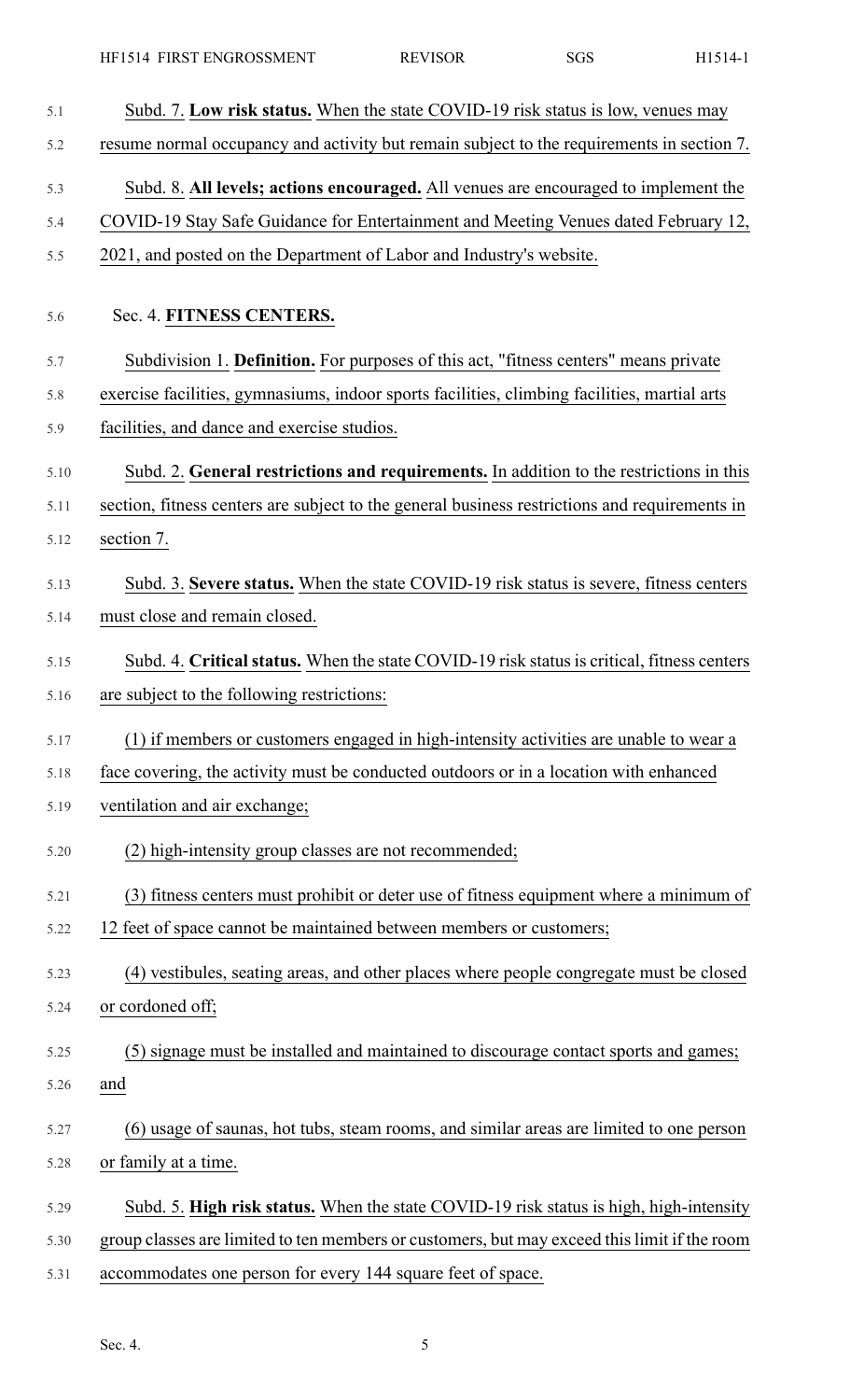| 6.1  | Subd. 6. Medium risk status. When the state COVID-19 risk status is medium,                   |
|------|-----------------------------------------------------------------------------------------------|
| 6.2  | high-intensity group classes are allowed if a minimum of six feet of social distancing is     |
| 6.3  | maintained.                                                                                   |
| 6.4  | Subd. 7. Low risk status. When the state COVID-19 risk status is low, fitness centers         |
| 6.5  | may resume normal occupancy and activity but remain subject to the requirements in            |
| 6.6  | subdivision 8 and section 7.                                                                  |
| 6.7  | Subd. 8. All levels; actions required and encouraged. (a) Regardless of state COVID-19        |
| 6.8  | risk level, all fitness centers must:                                                         |
| 6.9  | (1) require employees to wear facial coverings and customers to wear facial coverings         |
| 6.10 | to the extent practicable;                                                                    |
| 6.11 | (2) develop or encourage online fitness participation;                                        |
| 6.12 | (3) establish specific hours for high-risk members or customers only;                         |
| 6.13 | (4) allow at least 15 minutes for cleaning between classes;                                   |
| 6.14 | (5) suspend 24-hour facility access unless employees are continually on site and              |
| 6.15 | equipment, bathrooms, locker rooms, and other facilities are closed daily for cleaning;       |
| 6.16 | (6) clean water fountains after each use and encourage members and customers to bring         |
| 6.17 | and use their own water bottles;                                                              |
| 6.18 | (7) limit shower and locker room use to no more than ten people at a time; and                |
| 6.19 | (8) maintain at least six feet of space between clients and personal trainers.                |
| 6.20 | (b) All fitness centers are encouraged to implement the COVID-19 Preparedness Plan            |
| 6.21 | Guidance: Requirements for Gyms, Studios, and Fitness Centers document dated February         |
| 6.22 | 12, 2021, and posted on the Department of Labor and Industry's website.                       |
| 6.23 | Sec. 5. PERSONAL CARE SERVICES.                                                               |
| 6.24 | Subdivision 1. Definition. For purposes of this act, "personal care services" means           |
| 6.25 | tanning establishments, body art establishments, tattoo parlors, piercing parlors, businesses |
| 6.26 | offering massage therapy or similar body work, spas, salons, nail salons, cosmetology salons, |
| 6.27 | esthetician salons, advanced practice esthetician salons, eyelash salons, and barber shops.   |
| 6.28 | Subd. 2. General restrictions and requirements. In addition to the restrictions in this       |
| 6.29 | section, personal care services are subject to the general business restrictions and          |
| 6.30 | requirements in section 7.                                                                    |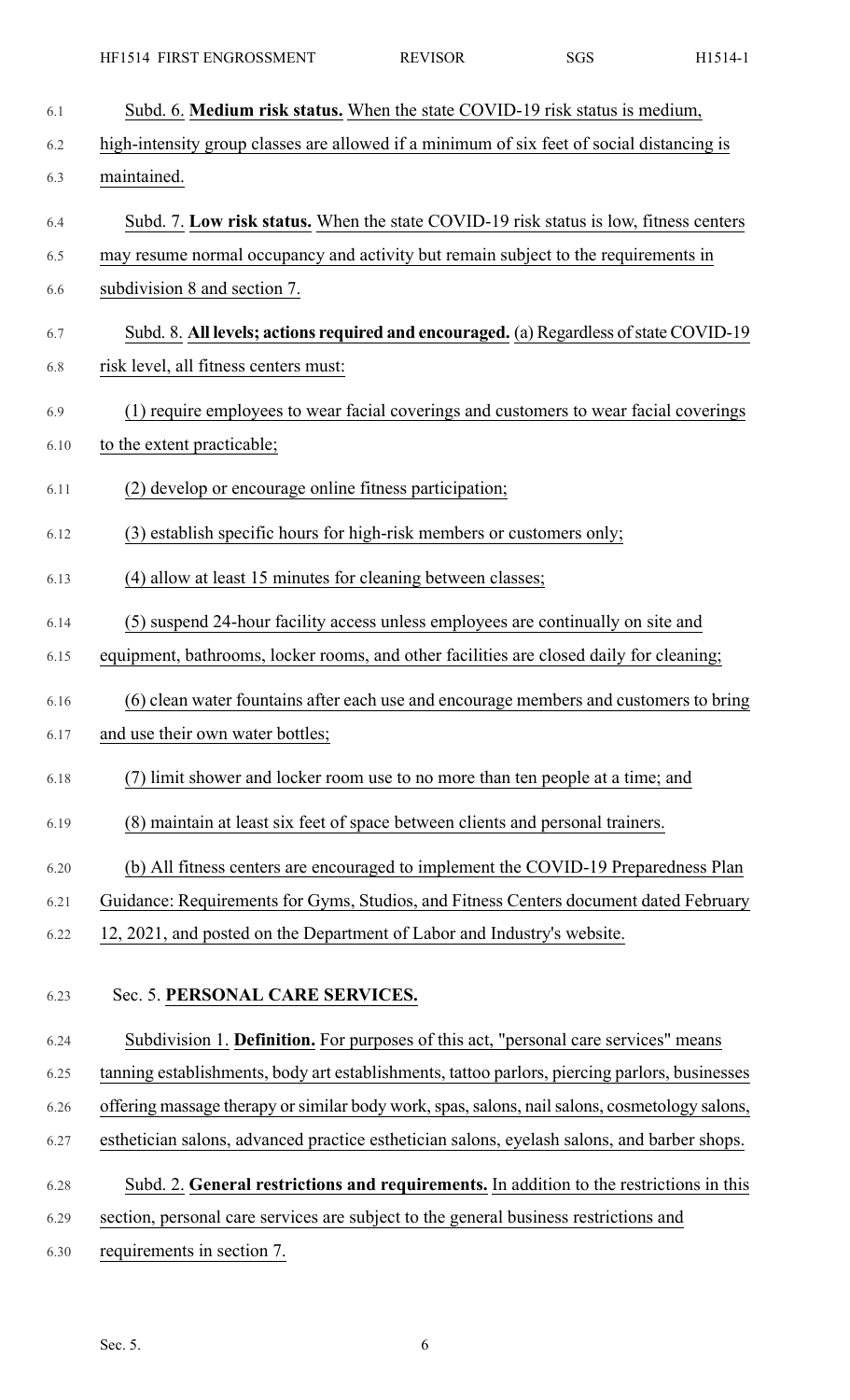| 7.1  | Subd. 3. Severe risk status. When the state COVID-19 risk status is severe, personal             |
|------|--------------------------------------------------------------------------------------------------|
| 7.2  | care services must close and remain closed.                                                      |
| 7.3  | Subd. 4. All other risk levels. When the state COVID-19 risk status is critical, high,           |
| 7.4  | medium, or low, personal care services are subject to the following restrictions:                |
| 7.5  | (1) facial coverings are required for employees and customers;                                   |
| 7.6  | (2) check-in and waiting areas must allow for a minimum six feet of social distancing;           |
| 7.7  | (3) initial planning or health consultations must be conducted by phone or video to the          |
| 7.8  | extent practicable;                                                                              |
| 7.9  | (4) specific hours must be established for high-risk customers only;                             |
| 7.10 | (5) all customers must be screened for symptoms including temperature checks;                    |
| 7.11 | (6) customer health screening questionnaires must be provided and completed within               |
| 7.12 | 24 hours of each appointment;                                                                    |
| 7.13 | (7) plastic partitions between stations or chairs are recommended where practicable;             |
| 7.14 | (8) work on the customer's face must be discouraged to the extent practicable;                   |
| 7.15 | (9) no food or beverage, other than prepackaged items, may be served; and                        |
| 7.16 | (10) appointment scheduling must allow sufficient time for cleaning between customers.           |
| 7.17 | Subd. 5. All levels; actions encouraged. All personal care services are encouraged to            |
| 7.18 | implement the COVID-19 Preparedness Plan Guidance: Requirements for Personal Care                |
| 7.19 | Services dated February 12, 2021, and posted on the Department of Labor and Industry's           |
| 7.20 | website.                                                                                         |
| 7.21 | Sec. 6. POOLS AND WATER PARKS.                                                                   |
| 7.22 | Subdivision 1. Definition. For purposes of this act, "pools and water parks" means public        |
| 7.23 | pools as defined in Minnesota Statutes, section 144.1222, subdivision 4.                         |
| 7.24 | Subd. 2. General restrictions and requirements. In addition to the restrictions in this          |
| 7.25 | section, pools and water parks are subject to the general business restrictions and requirements |
| 7.26 | in section 7.                                                                                    |
| 7.27 | Subd. 3. Severe status. When the state COVID-19 risk status is severe, pools and water           |
| 7.28 | parks must close and remain closed.                                                              |
| 7.29 | Subd. 4. Critical risk status. When the state COVID-19 risk status is critical, pools and        |

7.30 water parks are subject to the following restrictions: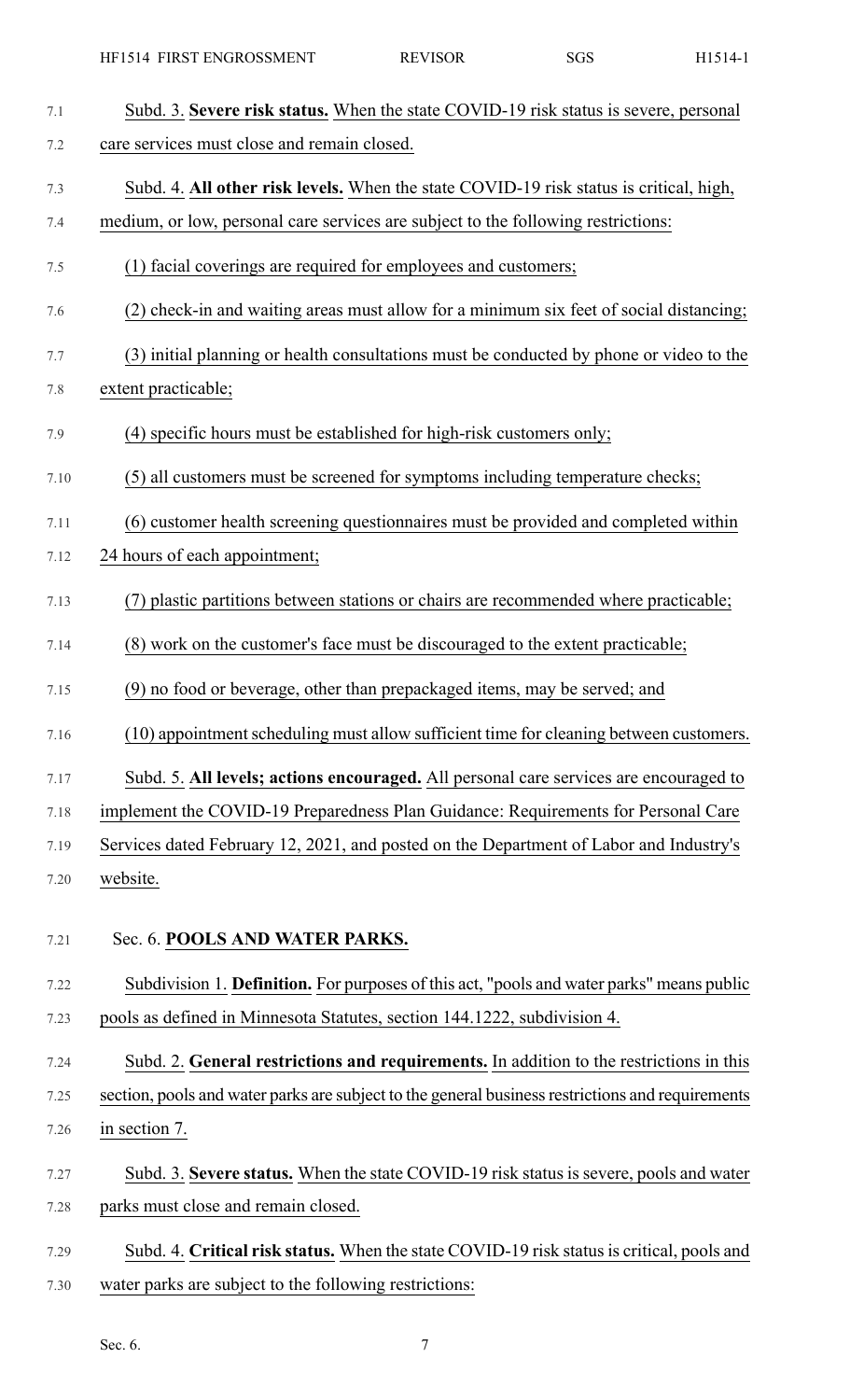| 8.1  | (1) occupancy is limited to 25 percent of normal capacity;                                       |
|------|--------------------------------------------------------------------------------------------------|
| 8.2  | (2) specific times each day must be reserved for high-risk individuals; and                      |
| 8.3  | (3) play features, slides, lazy rivers, splash pads, and similar areas should be closed.         |
| 8.4  | Subd. 5. High risk status. When the state COVID-19 risk status is high, occupancy is             |
| 8.5  | limited to 50 percent of normal capacity.                                                        |
| 8.6  | Subd. 6. Medium risk status. When the state COVID-19 risk status is medium,                      |
| 8.7  | occupancy is limited to 75 percent of normal capacity.                                           |
| 8.8  | Subd. 7. Low risk status. When the state COVID-19 risk status is low, pools and water            |
| 8.9  | parks may resume normal occupancy and activity but remain subject to the requirements            |
| 8.10 | in subdivision 8 and section 7.                                                                  |
| 8.11 | Subd. 8. All levels; actions required. All pools and water parks must:                           |
| 8.12 | (1) provide signage and staff to indicate and monitor capacity;                                  |
| 8.13 | (2) mark water features, locker or shower rooms, and bathrooms for social distancing;            |
| 8.14 | (3) restrict user flow to one direction for all water features and playgrounds; and              |
| 8.15 | (4) prohibit water activities that involve interaction by multiple households.                   |
| 8.16 | Sec. 7. GENERAL BUSINESS RESTRICTIONS AND REQUIREMENTS.                                          |
| 8.17 | Subdivision 1. Application. The restrictions and requirements in this section apply to           |
| 8.18 | bars and restaurants, venues, fitness centers, personal services, and pools and water parks.     |
| 8.19 | If a restriction or requirement in this section is in conflict with a restriction or requirement |
| 8.20 | elsewhere in this act, the more stringent restriction or requirement applies.                    |
| 8.21 | Subd. 2. All risk levels. The following restrictions apply regardless of the state               |
| 8.22 | COVID-19 risk level:                                                                             |
| 8.23 | (1) occupancy of indoor and outdoor spaces and gatherings must be limited as necessary           |
| 8.24 | to maintain a minimum of six feet of social distancing with physical barriers or six feet of     |
| 8.25 | space between tables;                                                                            |
| 8.26 | (2) employers must provide face coverings to all employees and strongly encourage                |
| 8.27 | their use;                                                                                       |
| 8.28 | (3) contactless payment methods must be utilized to the extent practicable;                      |
| 8.29 | (4) physical separation must be provided between customers and cashiers or other                 |
| 8.30 | employees at points of service, to the extent practicable;                                       |

Sec. 7. 8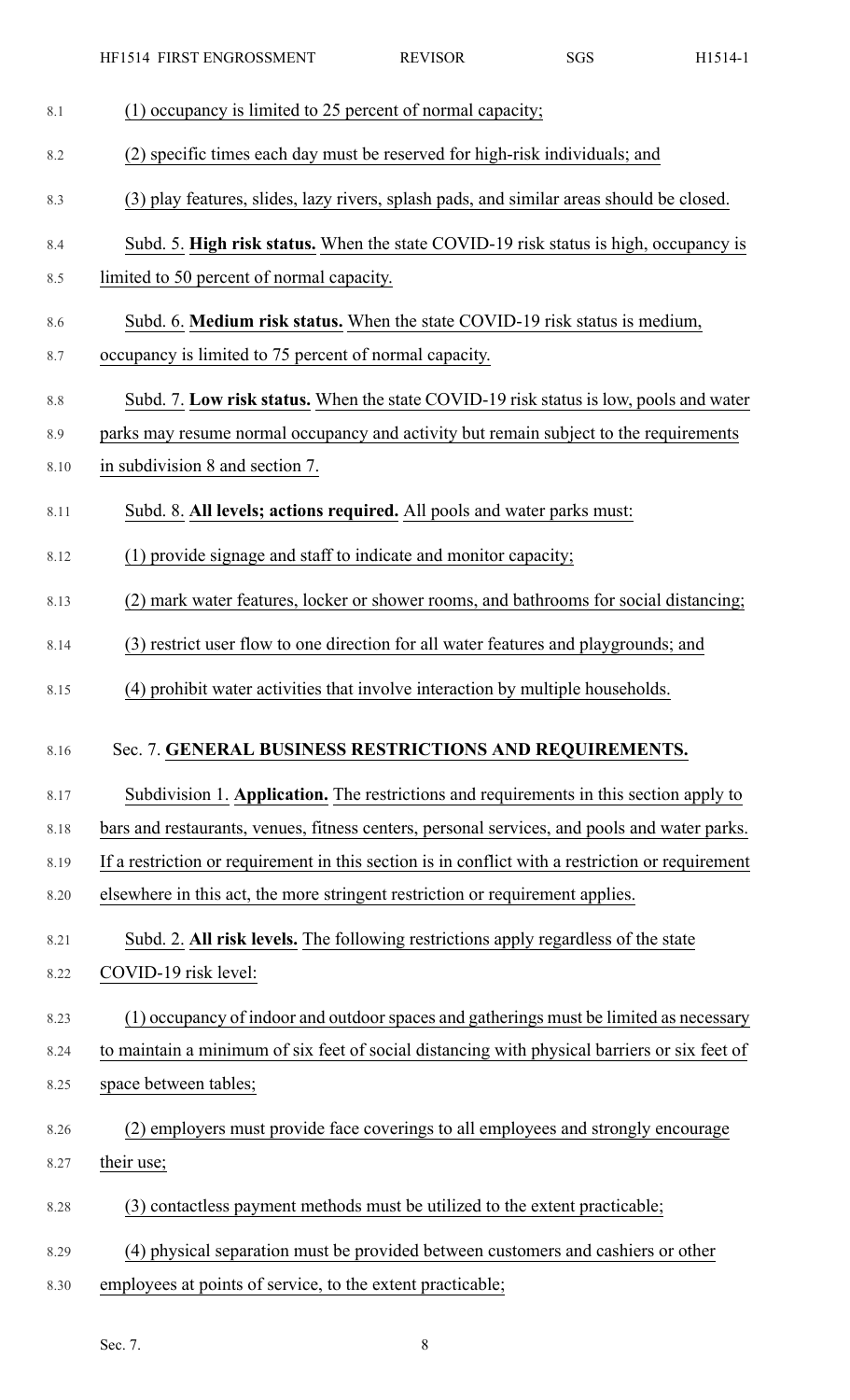| 9.1  | (5) signage must be posted at all entrances to prohibit entry by persons with symptoms         |
|------|------------------------------------------------------------------------------------------------|
| 9.2  | of respiratory illness and to remind all entrants to stay home when sick, wear face coverings, |
| 9.3  | maintain six feet of social distance, clean hands often, and cover sneezes and coughs;         |
| 9.4  | (6) outdoor spaces must be encouraged and used to the extent practicable;                      |
| 9.5  | (7) social distancing signage must be used to mark six-foot increments where lines form;       |
| 9.6  | (8) when applicable, operators should post their temporary occupancy limit prominently         |
| 9.7  | at all entrances;                                                                              |
| 9.8  | (9) employers must provide hand sanitizer for employee use and at or near each entrance        |
| 9.9  | and cashier station for public use; and                                                        |
| 9.10 | (10) ventilation systems must function properly and increase introduction and circulation      |
| 9.11 | of outdoor air to the extent practicable.                                                      |
| 9.12 | Subd. 3. Critical risk status. When the state COVID-19 risk status is critical, businesses     |
| 9.13 | are subject to the following restrictions:                                                     |
| 9.14 | (1) employees and customers must wear facial coverings;                                        |
| 9.15 | (2) employees must be screened for symptoms before each shift;                                 |
| 9.16 | (3) occupancy is limited to 50 percent of normal occupant capacity but no more than            |
| 9.17 | 150 people with at least six feet of social distancing; and                                    |
| 9.18 | (4) family groups and party sizes are limited to one household or less than ten people         |
| 9.19 | per party.                                                                                     |
| 9.20 | Subd. 4. High risk status. When the state COVID-19 risk status is high, businesses are         |
| 9.21 | subject to the following restrictions:                                                         |
| 9.22 | (1) employees and customers must wear facial coverings;                                        |
| 9.23 | (2) occupancy is limited to 65 percent of normal occupant capacity but no more than            |
| 9.24 | 200 people with at least six feet of social distancing; and                                    |
| 9.25 | (3) family groups and party sizes are limited to one household or less than ten people         |
| 9.26 | per party.                                                                                     |
| 9.27 | Subd. 5. Medium risk status. When the state COVID-19 risk status is medium,                    |
| 9.28 | businesses are subject to the following restrictions:                                          |

9.29 (1) facial coverings are strongly recommended; and